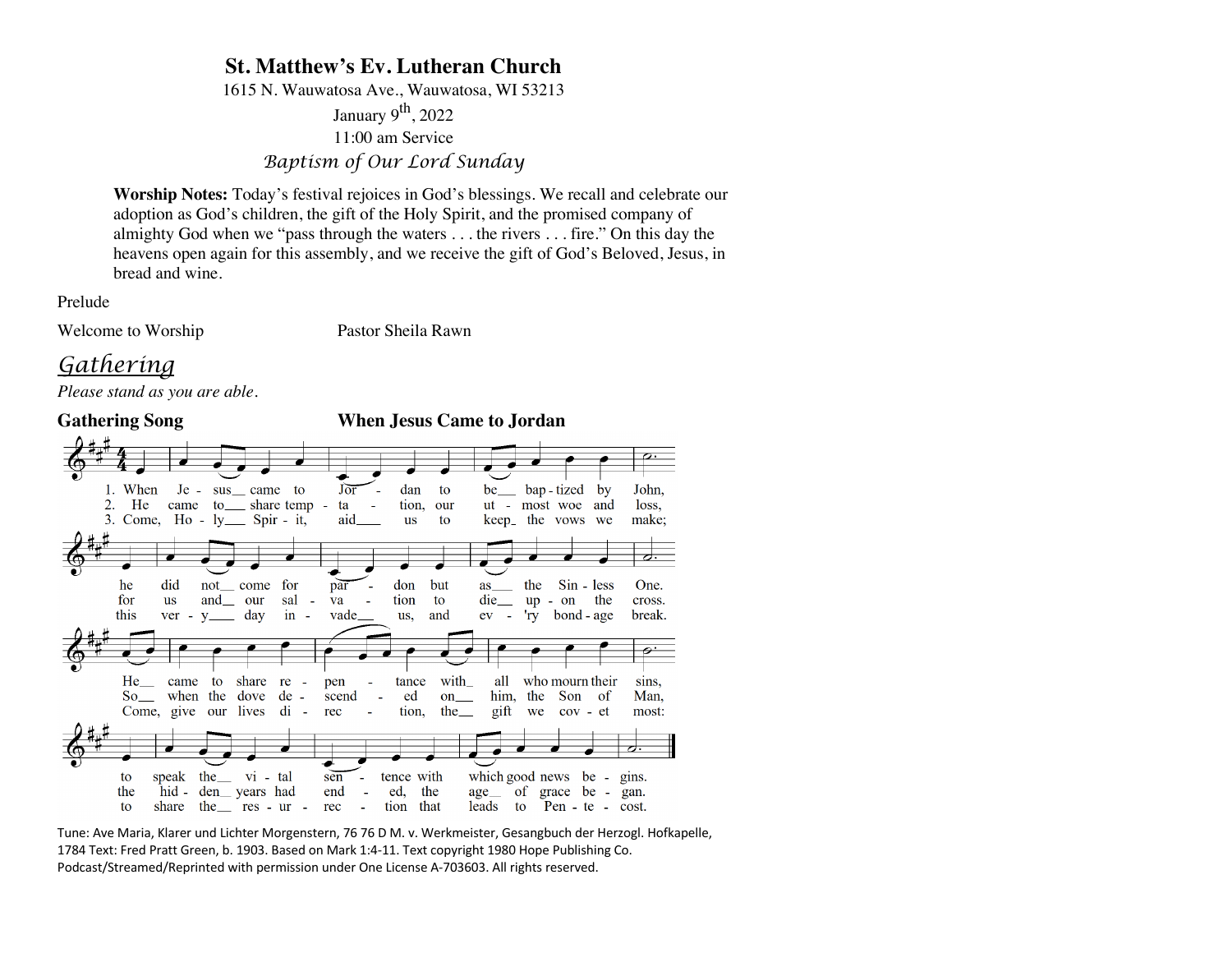### **Litany for the Baptism of our Lord Sunday**

At your baptism, O Lord, the Holy Spirit rested upon you in the form of a dove.

#### **At our baptism, love was declared to each of us.**

The baptism of Christ in the Jordan marked the beginning of an amazing ministry of abundant love.

#### **And our baptisms mark the beginning of our lives of faith.**

On this day when our Lord Jesus was baptized, we remember all those who have been baptized in our church in the last year.

> Elsie Eve Zanskas Jack Arthur Weins Charlie Hugh Jurss Graciana Marie Grady Jack Luebben Isla Ruth Whitnell Isabelle Linda Lucy Kuehl Ethan John Budnick Charlie Michelson August Hart Smith Jaxson James Trucksa Clementine Ann Seckar-Anderson Gianna Rose Nickel Aksel Vincent Georgeson Shay Violet Mauerman Vanessa Royal Szafir

Our God has called each of us children and disciples. **Now may we live our lives in the name of the Lord!**

### Apostolic Greeting

Arise shine; for the Light has come!

#### **The glory of the Lord has risen upon us!**

We gather in the name in which we are baptized.

#### **Thanks be to God.**

Prayer of the Day

Almighty God, you anointed Jesus at his baptism with the Holy Spirit and revealed him as your beloved Son. Keep all who are born of water and the Spirit faithful in your service, that we may rejoice to be called children of God, through Jesus Christ, our Savior and Lord, who lives and reigns with you and the Holy Spirit, one God, now and forever.

### **Amen.**

*Please be seated.*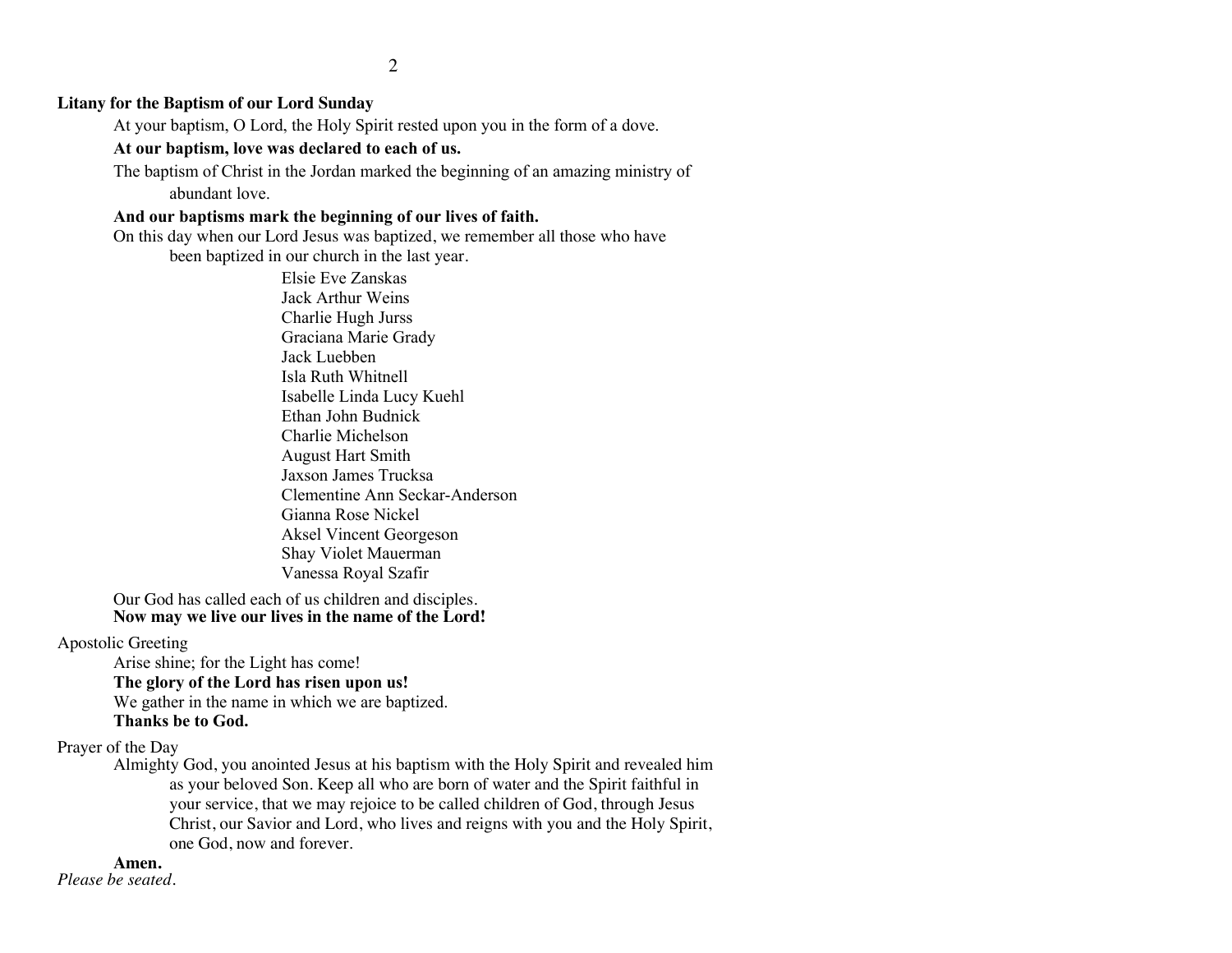*Word*

First Reading Isaiah 43:1-7

*Near the end of Israel's exile in Babylon, God promises to bring the people home. They need no longer be afraid, because the one who formed, created, and called them by name now redeems them from all their enemies. God declares them precious and honored, and God loves them.*

Word of God, word of life. **Thanks be to God.**

Psalm Psalm 29 *The voice of the LORD is upon the waters. (Ps. 29:3)*

Let us read responsively from Psalm 29.

Ascribe to the Lord, you gods, ascribe to the Lord glory and strength.

**Ascribe to the Lord the glory due God's name; worship the Lord in the beauty of holiness.**

The voice of the Lord is upon the waters; the God of glory thunders; the Lord is upon the mighty waters.

**The voice of the Lord is a powerful voice; the voice of the Lord is a voice of splendor.**

The voice of the Lord breaks the cedar trees; the Lord breaks the cedars of Lebanon;

**the Lord makes Lebanon skip like a calf, and Mount Hermon like a young wild ox.**  The voice of the Lord bursts forth in lightning flashes.

**The voice of the Lord shakes the wilderness; the Lord shakes the wilderness of Kadesh.**

The voice of the Lord makes the oak trees writhe and strips the forests bare. And in the temple of the Lord all are crying, "Glory!"

## **The Lord sits enthroned above the flood; the Lord sits enthroned as king forevermore.**

O Lord, give strength to your people; give them, O Lord, the blessings of peace.

Second Reading Acts 8:14-17

*Peter and John are sent to support the new Christians in Samaria, a group that was recently baptized after hearing the good news of Christ through the preaching of Philip.*  Here the Samaritans receive the gift of the Holy Spirit in the laying on of hands.

Word of God, word of life. **Thanks be to God.**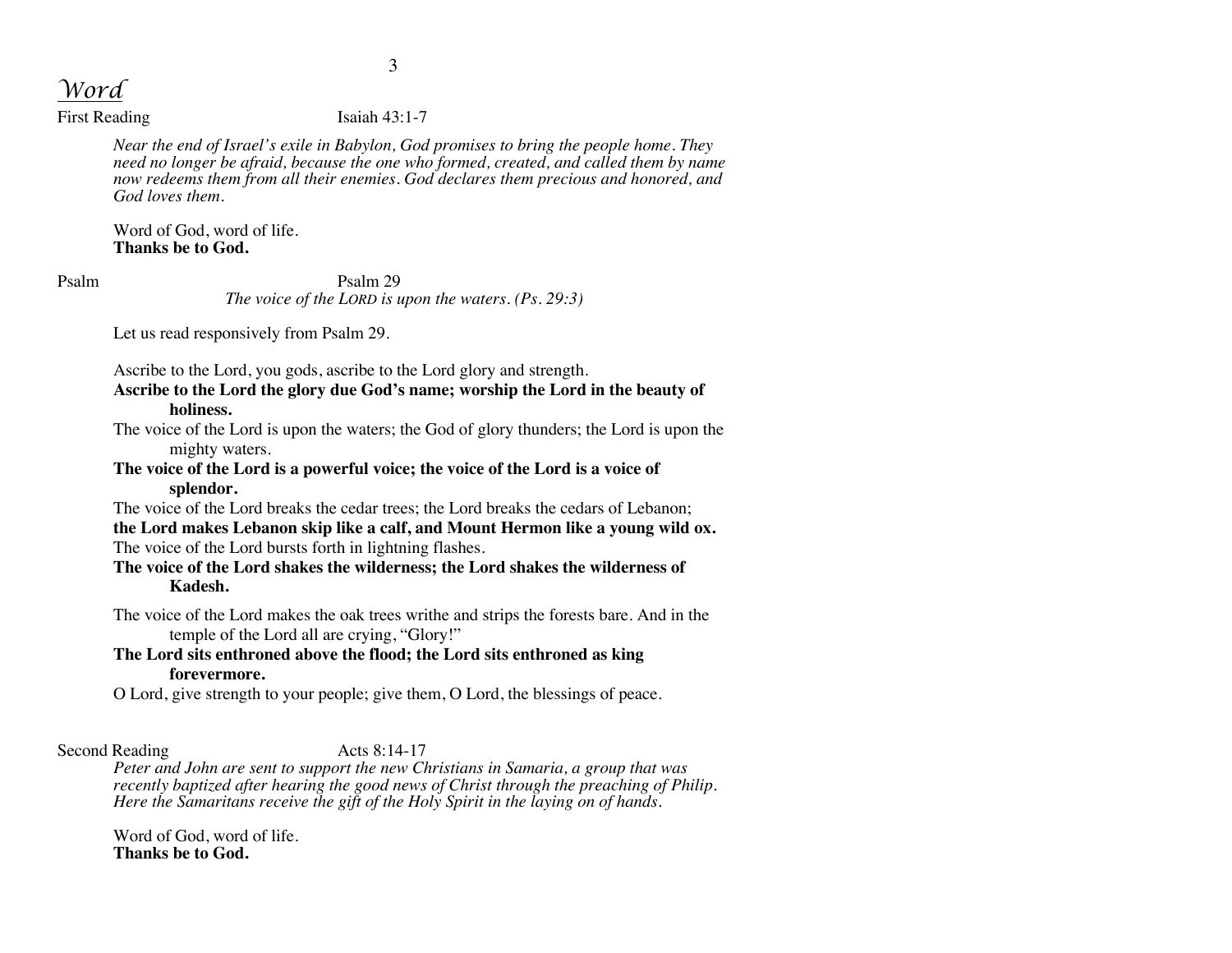*Please stand as you are able.*



Text: Arden Mead. Text Copyright © 2004. Creative Communication for the Parish. All rights reserved. Used by permission. Music: Conrad Kocher, 1786-1872. Tune: Dix. Meter: 77 77 77

Gospel Luke 3:15-17, 21-22

*The reading opens with questions about the identity of the Messiah. John the Baptist insists that he is not the Messiah; instead he points ahead to one who is coming. And whether the voice of God was heard by all or only by Jesus, God settles the matter: Jesus is God's beloved Son.*

The holy gospel according to Luke, the  $3<sup>rd</sup>$  chapter. **Glory to you, O Lord.**

The Gospel of the Lord for you this day. **Praise to you, O Christ.**

*Please be seated.*

Sermon Pastor Sheila Rawn

*Please stand as you are able.*

Hymn of the Day **#451 We Are Baptized in Christ Jesus**

*[Prayer Cards will be collected during the Hymn of the Day]*

#### **Reaffirmation of Baptism**

Sisters and Brothers in Christ, the promises of God's grace are signed and sealed to us in our baptism.

In baptism God promises by grace alone to forgive our sin;

to adopt us into the body of Christ, the church;

to send the Holy Spirit daily to renew and cleanse us;

and to resurrect us to eternal life.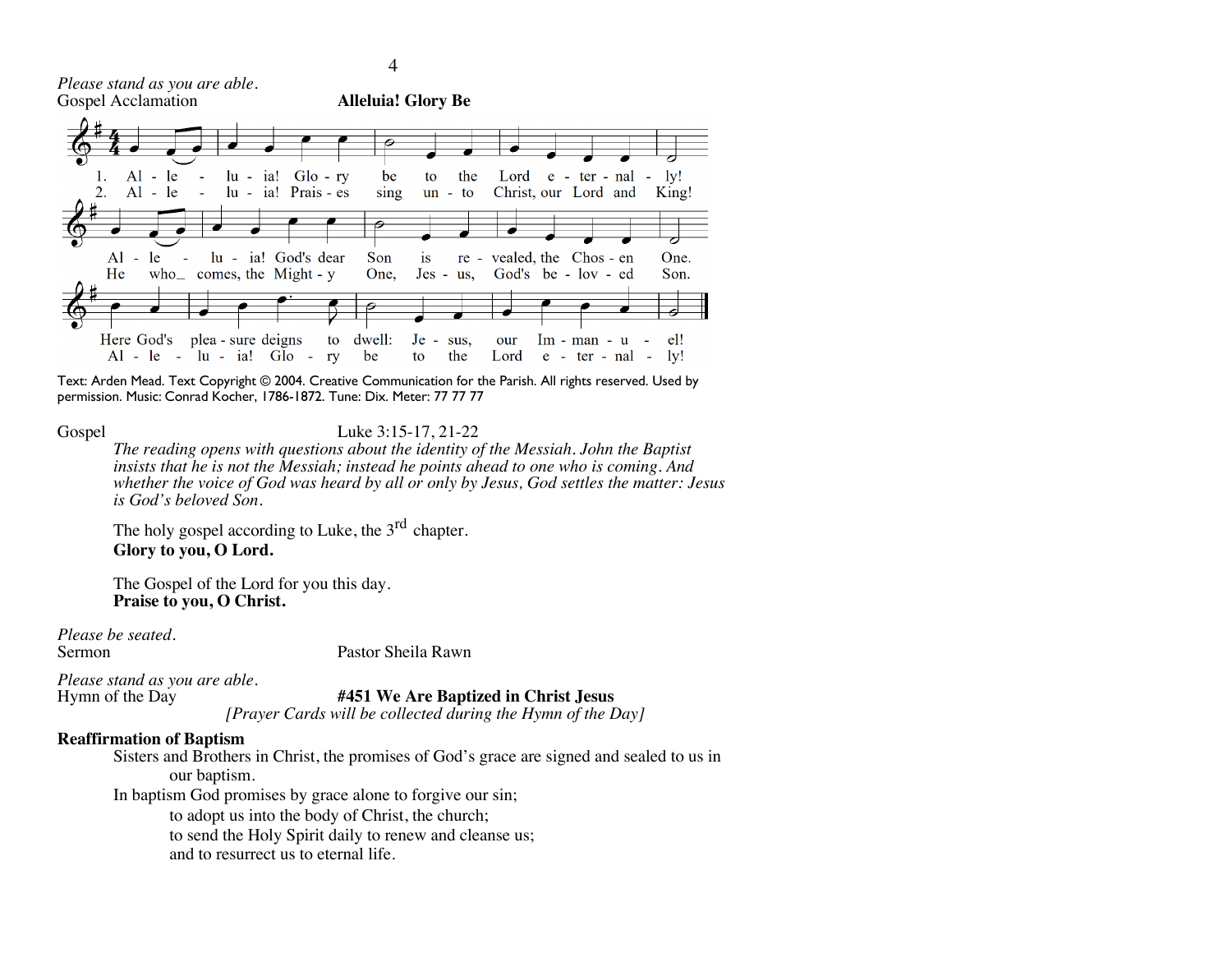This promise is made visible in the water of baptism. Water cleanses, purifies, sustains; Jesus Christ is living water.

Through baptism Christ calls us to new obedience:

to love and trust God completely;

to forsake the evil of the world;

and to live a new and holy life.

I invite you now to remember God's promise, to turn away from all that is evil, and to reaffirm your faith in Jesus Christ and your commitment to Christ's church.

## Renunciations & Affirmations

Do you renounce the devil and all the forces that defy God, the powers of this world that rebel against God, and the ways of sin that draw you from God?

## **I renounce them.**

Christ calls us to continue in the covenant God made with us in holy baptism. Do you intend:

to live among God's faithful people,

to hear the word of God and share in the Lord's supper,

to proclaim the good news of God in Christ through word and deed,

to serve all people, following the example of Jesus,

and to strive for justice and peace in all the earth?

## **I do, and I ask God to help and guide me.**

Do you believe in God the Father?

**I believe in God the Father almighty, creator of heaven and earth.**

Do you believe in Jesus Christ, the Son of God?

**I believe in Jesus Christ, God's only Son, our Lord, who was conceived by the Holy Spirit, born of the Virgin Mary, suffered under Pontius Pilate, was crucified, died and was buried; he descended to the dead.**

**On the third day he rose again; he ascended into heaven, he is seated at the right hand of the Father, and he will come to judge the living and the dead.**

Do you believe in God the Holy Spirit?

**I believe in the Holy Spirit,**

**the holy catholic Church,**

**the communion of saints,**

**the forgiveness of sins,**

**the resurrection of the body,**

**and the life everlasting.**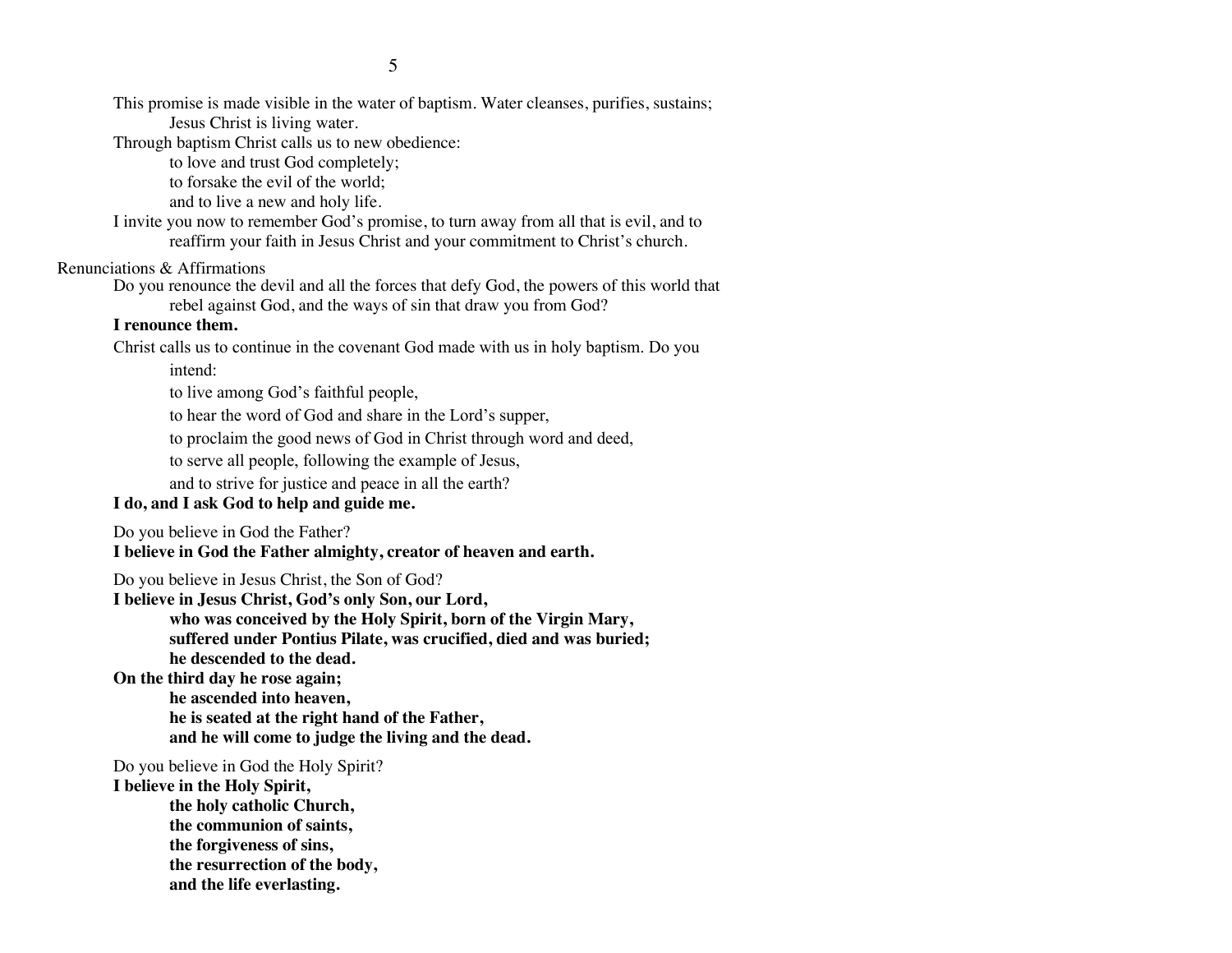People of God, as Christ's faithful disciple, do you promise to support and pray for one another in your life in Christ?

## **We do, and we ask God to help and guide us.**

Thanksgiving at the Font

The Lord be with you.

## **And also with you.**

Let us give thanks to the Lord our God.

## **It is right to give our thanks and praise.**

We give you thanks, O holy and gracious God, for the gift of water.

In the beginning of creation your Spirit moved over the waters.

In the waters of the flood you destroyed evil.

You led the children of Israel through the sea into freedom of the Promised Land. In the river Jordan, John baptized our Lord and your Spirit anointed him.

By his death and resurrection Jesus Christ, the living water, frees us from sin and death and opens the way to life everlasting.

- **We thank you, O God, for the gift of baptism. In the waters of baptism you confirm to us that we are buried with Christ in his death, raised to share in his resurrection, and are being renewed by the Holy Spirit.**
- Pour out upon us and on your whole church the gift of your Holy Spirit, so that all who have passed through the waters of Baptism might be dead to sin and alive to God in Christ Jesus

## **To God be all honor and glory, dominion and power, now and forever, through Jesus Christ our Lord.**

*[Rite of Sprinkling occurs during this Acclamation]*



Text: Holy Baptism and Related Rites, Renewing Worship 3. Text © 2002, music © 2003 Augsburg Fortress. Music: Robert A. Hobby, b. 1962. Podcast/Streamed/Reprinted with permission under One License A-703603. All rights reserved.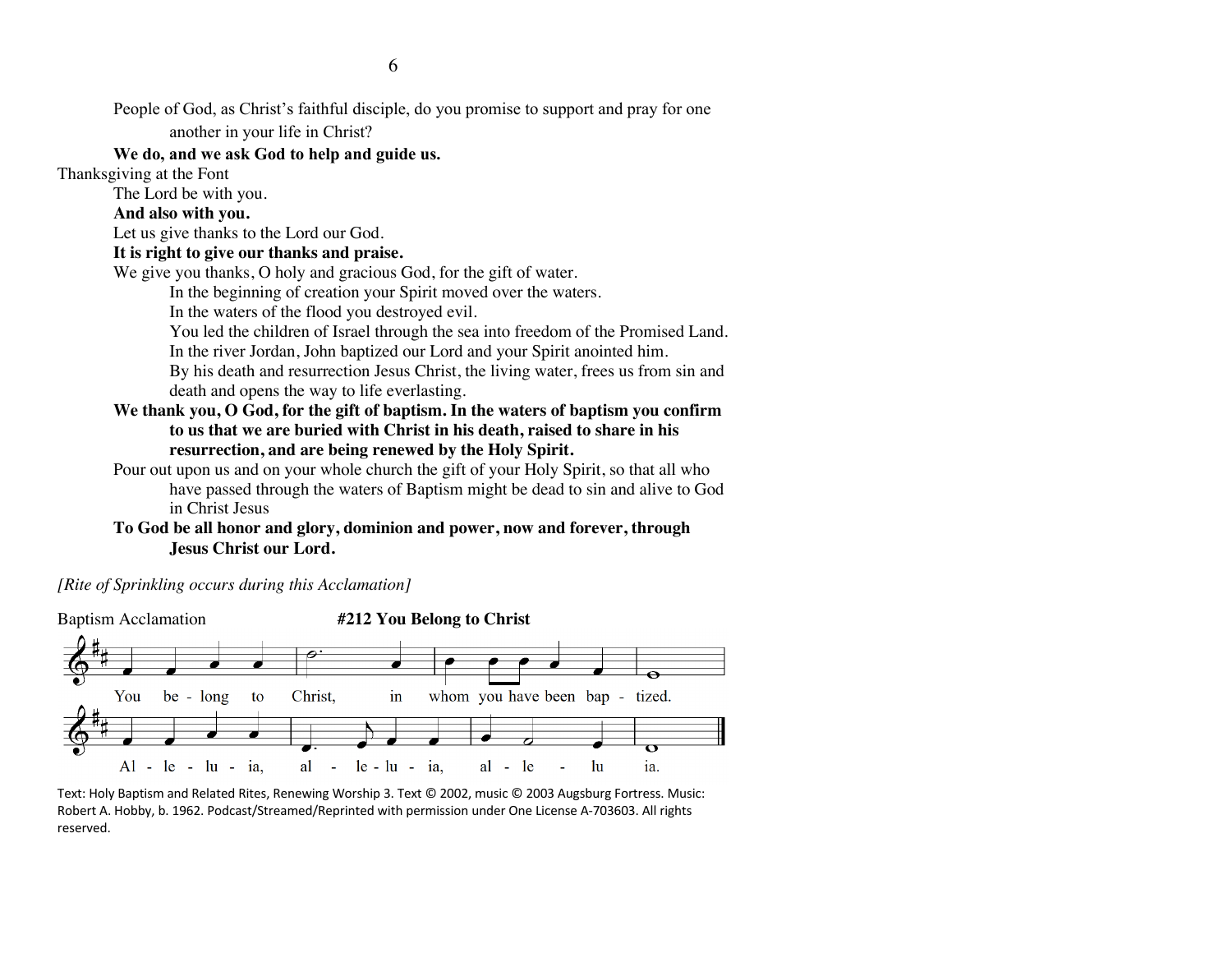7

Baptismal Charge

Lead a life worthy of the calling to which you have been called, with humility and gentleness, with patience, bearing with one another in love, making every effort to maintain the unity of the Spirit in the bond of peace. *[Ephesians 4:1-2]*

## **Amen.**

Prayers of Intercession

The Spirit of the Lord is poured out upon us in abundance; so we are bold to pray for the church, the world, and all that God has made.

…God of grace, **hear our prayer.**

Since we have such great hope in your promises, O God, we lift these and all of our prayers to you in confidence and faith; through Jesus Christ our Savior.

**Amen.**

Sharing the Peace of Christ

The peace of the Lord be with you all. **And also with you.**

*Please be seated.*

## *Thanksgiving*

Musical Offering *Please stand as you are able.*

Canticle of Thanksgiving **#456 Baptized in Water**

Offertory Prayer

Surely, God, you show no partiality, for you have chosen us to be your servants, your children.

**Filled with your Spirit, approved by your voice, saved by your Son, we are bold to come before you now. Accept these gifts. Accept our lives. Through Jesus Christ our Lord. Amen.**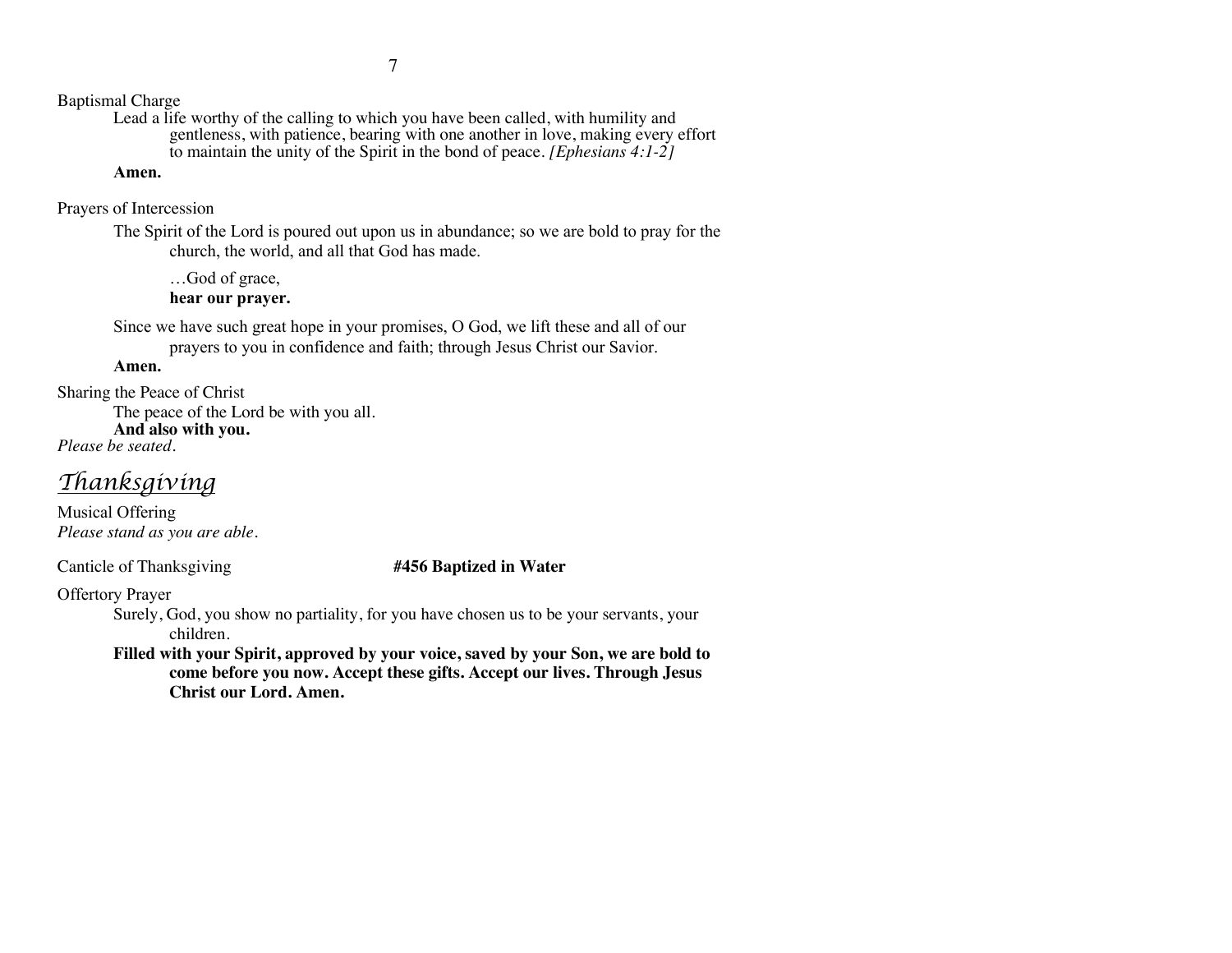Lord's Prayer

Gathered into one by the Holy Spirit, let us pray as Jesus taught us.

**Our Father in heaven, hallowed be your name,** 

**your kingdom come, your will be done,** 

**on earth as in heaven.**

**Give us today our daily bread.** 

**Forgive us our sins** 

**as we forgive those who sin against us.** 

**Save us from the time of trial and deliver us from evil.**

**For the kingdom, the power,** 

**and the glory are yours, now and forever. Amen.**

**Make us bold to proclaim your saving message to the world. We bless you now and evermore. Amen.**

# *Sending*

## Blessing

God, who through water and the Spirit has made us beloved daughters and sons, strengthen you in your baptism. The Lord bless you and keep you, the Lord make his face

shine on you and be gracious to you, the Lord look upon you with favor and give you peace. Almighty God the Father, the Son, and the Holy Spirit bless you now and forever.

## **Amen.**

Sending Song **#454 Remember and Rejoice**

## Dismissal

Go with Christ into a weary world. Share the good news. **Thanks be to God.**

Postlude